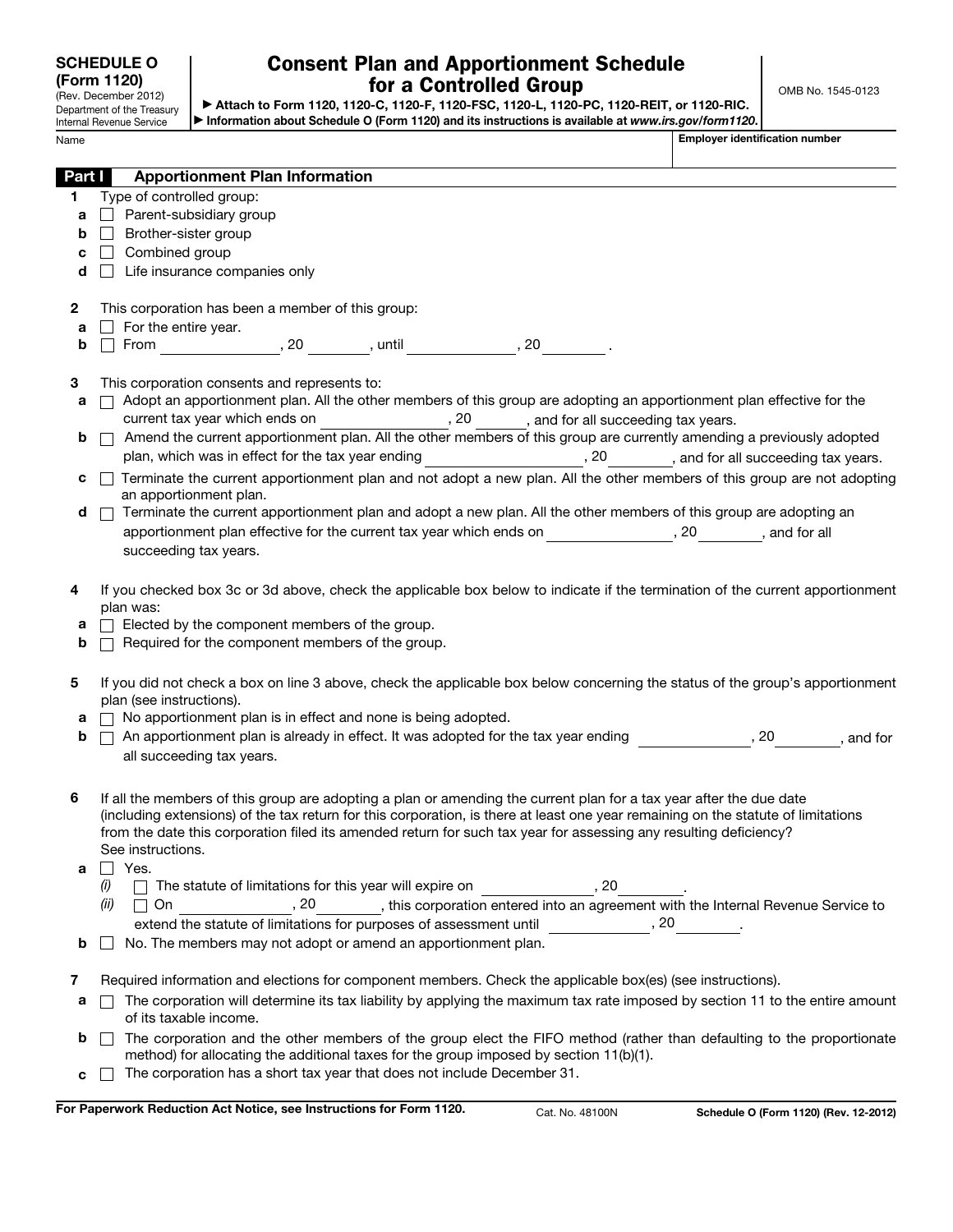## Part II Taxable Income Apportionment (See instructions)

*Caution: Each total in Part II, column (g) for each component member must equal taxable income from Form 1120, page 1, line 30 or the comparable line of such member's tax return.*

|                                                                  |                                | <b>Taxable Income Amount Allocated to</b><br><b>Each Bracket</b> |            |            |              |                                               |  |
|------------------------------------------------------------------|--------------------------------|------------------------------------------------------------------|------------|------------|--------------|-----------------------------------------------|--|
| (a)<br>Group member's name and<br>employer identification number | (b)<br>Tax year end<br>(Yr-Mo) | (c)<br>$15\%$                                                    | (d)<br>25% | (e)<br>34% | $(n)$<br>35% | (g)<br>Total (add columns<br>(c) through (f)) |  |
|                                                                  |                                |                                                                  |            |            |              |                                               |  |
| $\mathbf{2}$                                                     |                                |                                                                  |            |            |              |                                               |  |
| 3                                                                |                                |                                                                  |            |            |              |                                               |  |
| 4                                                                |                                |                                                                  |            |            |              |                                               |  |
| 5                                                                |                                |                                                                  |            |            |              |                                               |  |
| 6                                                                |                                |                                                                  |            |            |              |                                               |  |
| 7                                                                |                                |                                                                  |            |            |              |                                               |  |
| 8                                                                |                                |                                                                  |            |            |              |                                               |  |
| 9                                                                |                                |                                                                  |            |            |              |                                               |  |
| 10                                                               |                                |                                                                  |            |            |              |                                               |  |
| <b>Total</b>                                                     |                                |                                                                  |            |            |              |                                               |  |

Schedule O (Form 1120) (Rev. 12-2012)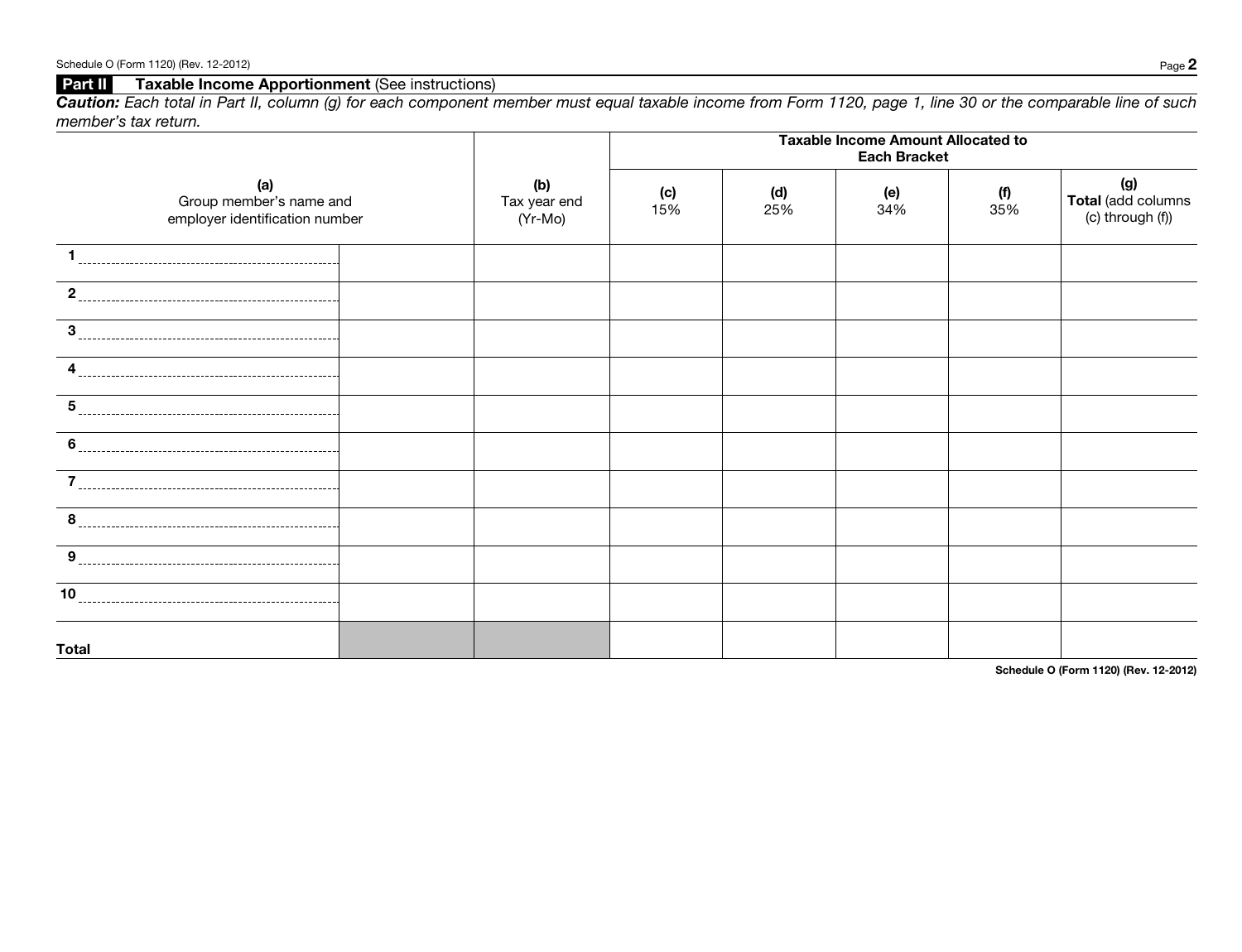| Schedule O (Form 1120) (Rev. 12-2012) |  |  |  |  |
|---------------------------------------|--|--|--|--|
|---------------------------------------|--|--|--|--|

Schedule O (Form 1120) (Rev. 12-2012)  $Page \, 3$ Part III Income Tax Apportionment (See instructions) Τ

|                                                                                                                                                                                                                                                                                                                                                                     | <b>Income Tax Apportionment</b> |            |            |            |           |                 |                                                               |  |
|---------------------------------------------------------------------------------------------------------------------------------------------------------------------------------------------------------------------------------------------------------------------------------------------------------------------------------------------------------------------|---------------------------------|------------|------------|------------|-----------|-----------------|---------------------------------------------------------------|--|
| (a)<br>Group member's name                                                                                                                                                                                                                                                                                                                                          | (b)<br>15%                      | (c)<br>25% | (d)<br>34% | (e)<br>35% | (f)<br>5% | $\frac{1}{3\%}$ | (h)<br>Total income tax<br>(combine lines<br>(b) through (g)) |  |
| -1                                                                                                                                                                                                                                                                                                                                                                  |                                 |            |            |            |           |                 |                                                               |  |
| 2                                                                                                                                                                                                                                                                                                                                                                   |                                 |            |            |            |           |                 |                                                               |  |
| 3                                                                                                                                                                                                                                                                                                                                                                   |                                 |            |            |            |           |                 |                                                               |  |
| 4                                                                                                                                                                                                                                                                                                                                                                   |                                 |            |            |            |           |                 |                                                               |  |
| 5                                                                                                                                                                                                                                                                                                                                                                   |                                 |            |            |            |           |                 |                                                               |  |
| $\begin{picture}(20,10) \put(0,0){\vector(1,0){100}} \put(15,0){\vector(1,0){100}} \put(15,0){\vector(1,0){100}} \put(15,0){\vector(1,0){100}} \put(15,0){\vector(1,0){100}} \put(15,0){\vector(1,0){100}} \put(15,0){\vector(1,0){100}} \put(15,0){\vector(1,0){100}} \put(15,0){\vector(1,0){100}} \put(15,0){\vector(1,0){100}} \put(15,0){\vector(1,0){100}} \$ |                                 |            |            |            |           |                 |                                                               |  |
| $\overline{7}$<br>$- - - -$                                                                                                                                                                                                                                                                                                                                         |                                 |            |            |            |           |                 |                                                               |  |
| $8 \frac{1}{2}$                                                                                                                                                                                                                                                                                                                                                     |                                 |            |            |            |           |                 |                                                               |  |
| $\boldsymbol{9}$                                                                                                                                                                                                                                                                                                                                                    |                                 |            |            |            |           |                 |                                                               |  |
| 10                                                                                                                                                                                                                                                                                                                                                                  |                                 |            |            |            |           |                 |                                                               |  |
| <b>Total</b>                                                                                                                                                                                                                                                                                                                                                        |                                 |            |            |            |           |                 |                                                               |  |

Schedule O (Form 1120) (Rev. 12-2012)